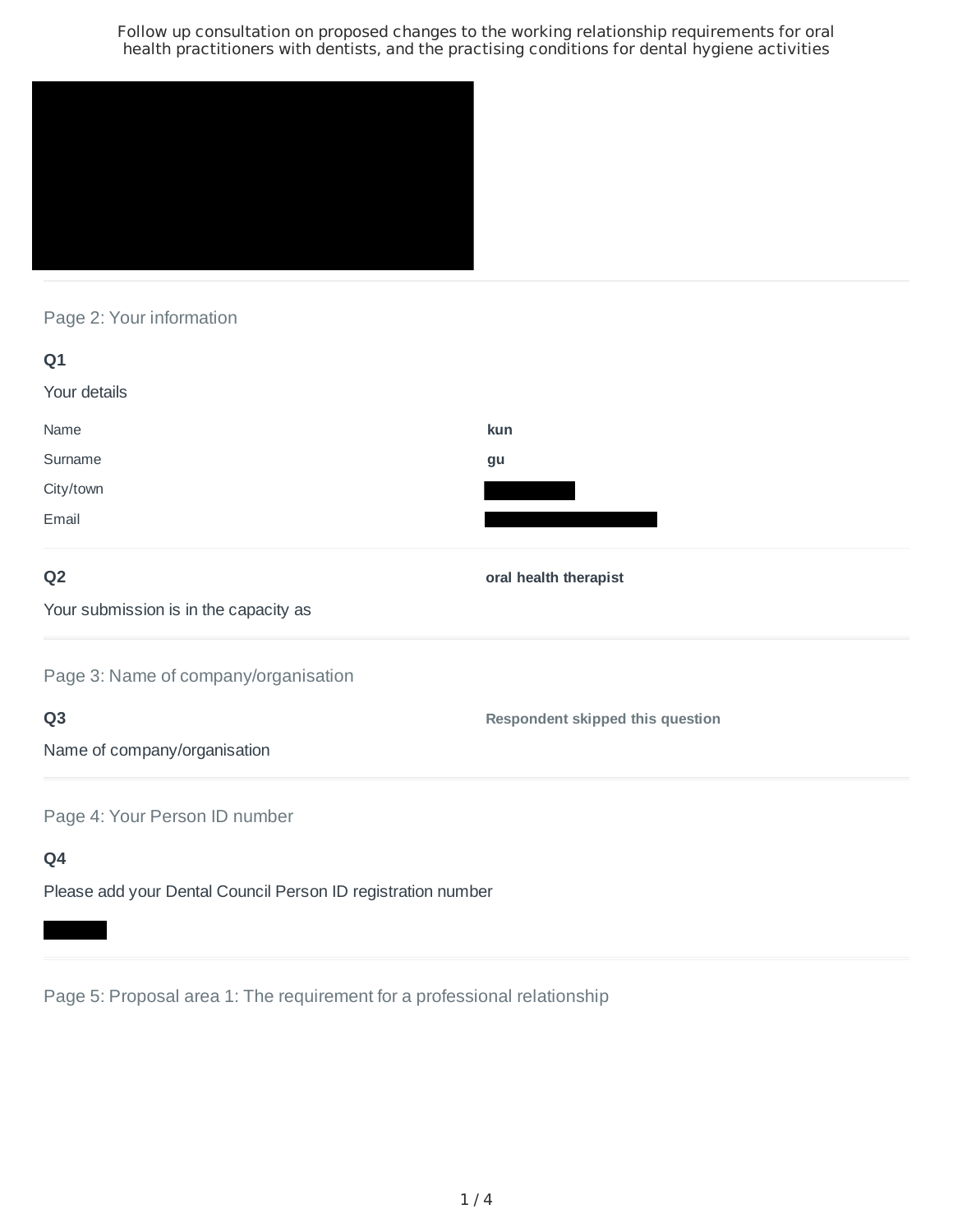## **Q5**

**Agree**

Do you agree/disagree with the proposal to remove the mandated requirement for a professional relationship (dental therapy), working relationship (dental hygiene, orthodontic auxiliary practice), and a consultative professional relationship (oral health therapy) from the respective scopes of practice. Please detail why.

## **Q6**

Please provide comments to support your response.

Oral healthy therapists as dental professional have to take 3 years of university level training at well respected universities of NZ. The intensive training covers wide range, comprehensive of theoretical and practical dentistry. And that well equips and prepares the therapists who are completely capable and competent for their scope of work. Remove the consultative requirement from the professional relationship will give much deserved freedom to the therapists to be fully in charge in their scope of practice and decision making, screen out the unnecessary, time consuming consultation process. Also the therapists will take more responsibility and be more initiative / proactive in their job as feel being more clinician who are truly responsible for their patients.

Page 6: Proposal area 1: The requirement for a professional relationship

### **Q7**

**Agree**

Do you agree/disagree to remove references to working/professional/consultative professional relationships from the dental therapy, dental hygiene, orthodontic auxiliary practice, oral health therapy, dental technology and clinical dental technology scopes of practice? (as detailed in Appendices  $A - F$ ). Please detail why.

### **Q8**

Please provide comments to support your response.

Properly and well documented guidelines provides the clear definition of responsibility for every dental professional and explains their roles/scope of practices. Its availability is important for memorandum and guidance.

Page 8: Proposal area 2: Practising conditions for dental hygiene activities

#### **Q9**

**Agree**

Do you agree/disagree with the removal of the requirement for direct clinical supervision for administration of local anaesthetic and prescription preventive agents? Please detail why.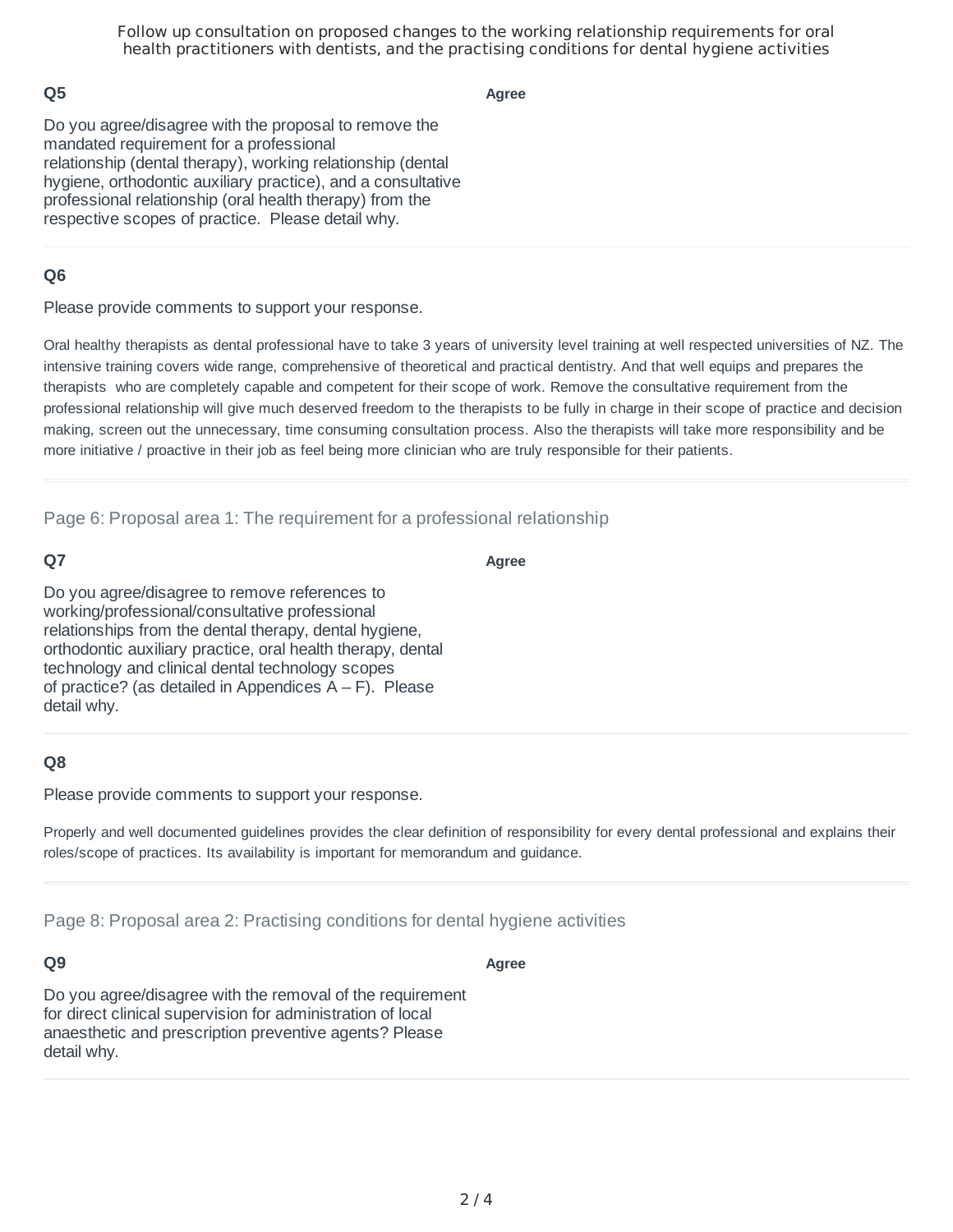# **Q10**

Please provide comments to support your response.

As I undertand the dental hygienists are permitted do it with additional training.

Page 9: Proposal area 2: Practising conditions for dental hygiene activities

## **Q11**

**Agree**

**Agree**

Do you agree/disagree with the removal of clinical guidance for the remainder of the dental hygiene scope activities? (excluding the orthodontic activities currently defined as being performed under direct supervision). Please detail why.

# **Q12**

Please provide comments to support your response.

dental hygiene activities can be performed without clinical guidance as it poses minimal risk to the patients normally.

Page 10: Proposal area 2: Practising conditions for dental hygiene activities

### **Q13**

Do you agree/disagree to align the description of the following scope activity with current dental hygiene practice in the following way: obtaining and reassessing medical and dental oral health histories? Please detail why.

# **Q14**

Please provide comments to support your response.

dental hygienists are capable of assessing medical and oral health history.

#### Page 11: General

# **Q15**

**Yes**

Are there any further comments you would like to made on the proposals?